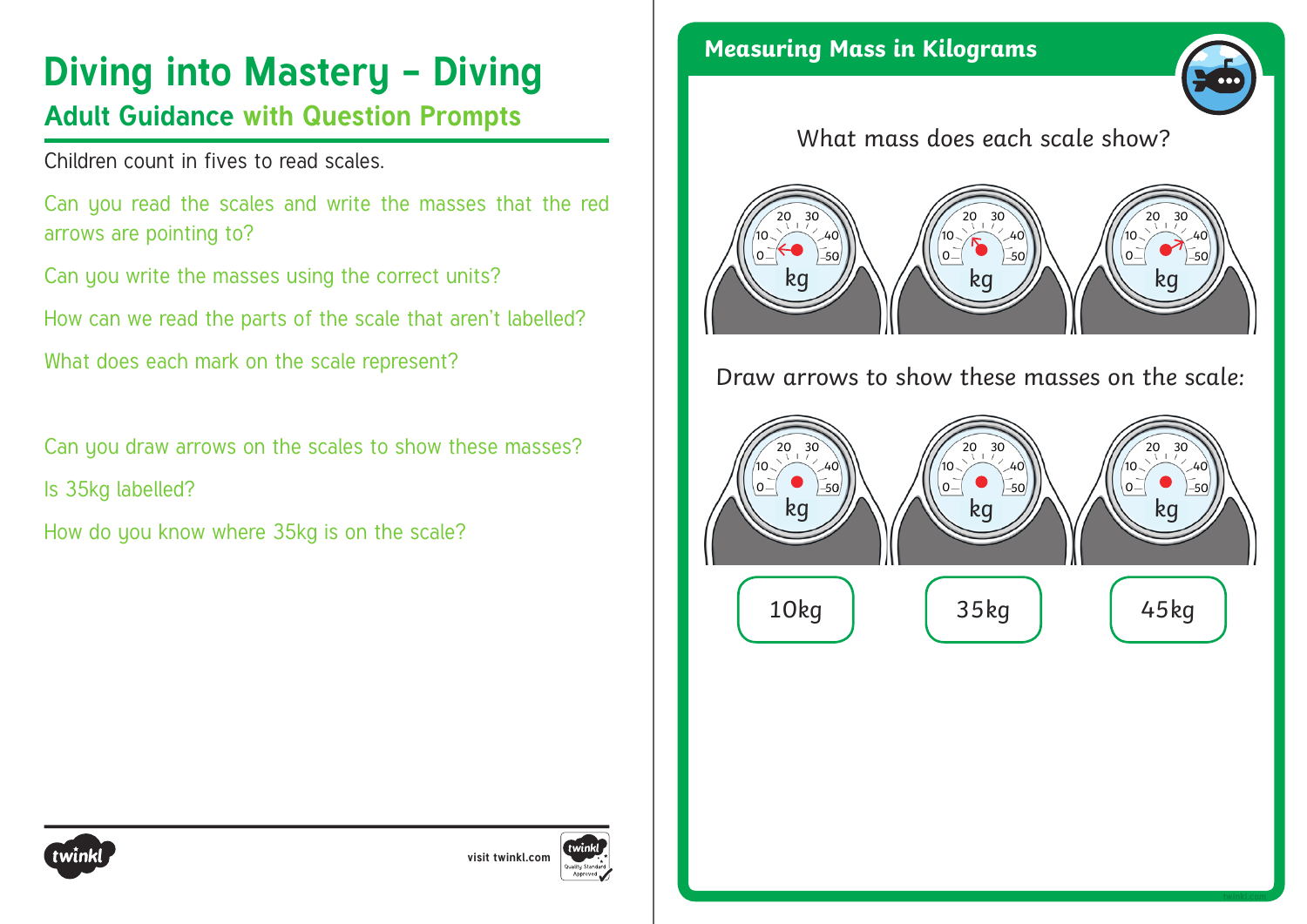# **Diving into Mastery - Deeper** Measuring Mass in Kilograms

#### **Adult Guidance with Question Prompts**

Children reason about the most suitable choice of units for measuring. They explain their thinking using mathematical language.

Which of these would you measure in kilograms? Why?

Which would you measure in grams? Why?

Can you think of something that could be measured using either?

What can you find in the classroom that could be measured in grams/kilograms?





#### Would you measure these things in grams or kilograms?

Explain your choice.

| cat                     | banana |
|-------------------------|--------|
| chocolate bar<br>twinkl | pepper |
| suitcase                | adult  |

Can you find 5 things in the classroom that you could measure in grams and 5 things that you could measure in kilograms?